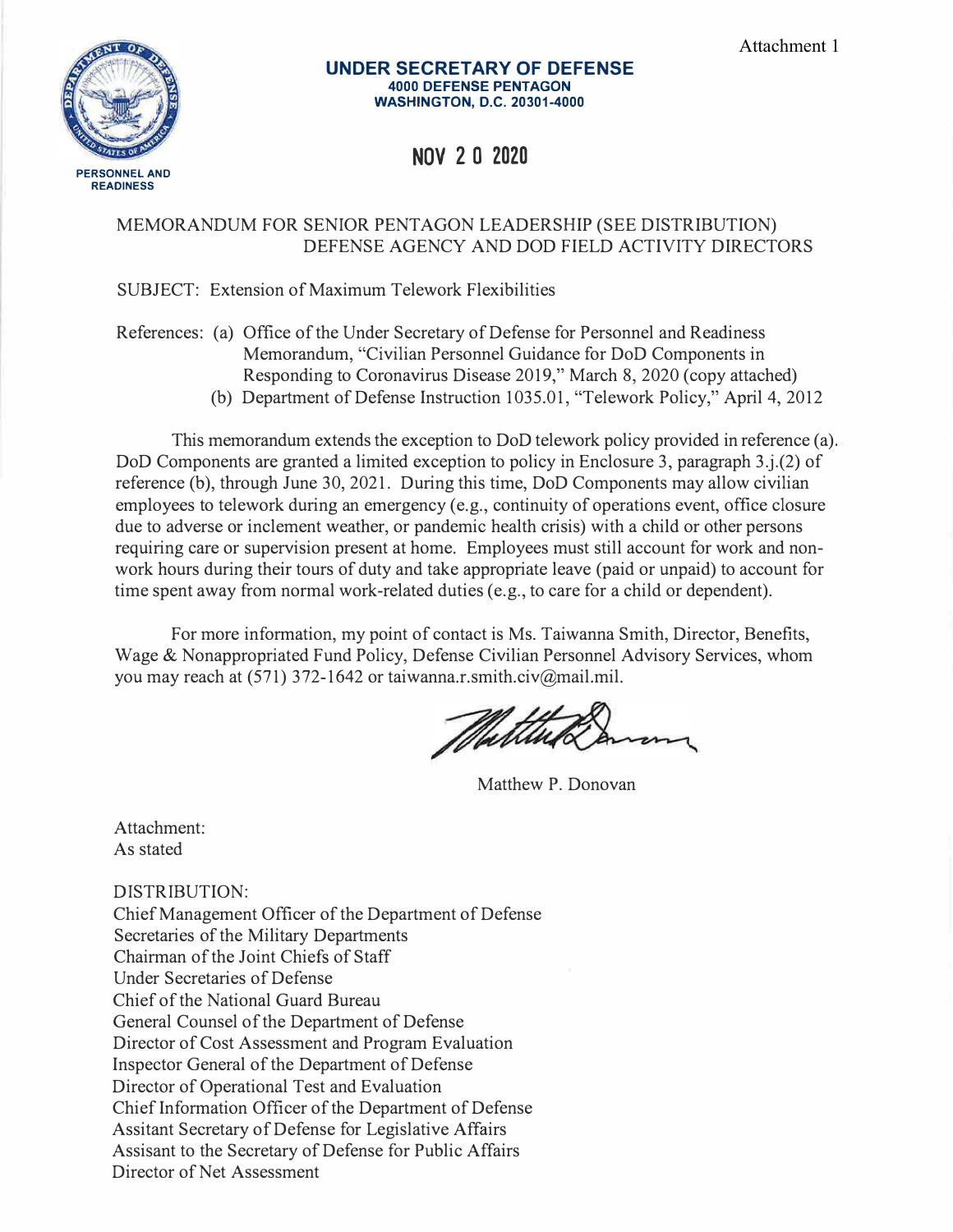

**OFFICE OF THE UNDER SECRETARY OF DEFENSE 4000 DEFENSE PENTAGON WASHINGTON, D.C. 20301-4000** 

**8 March** *J.Ol.0*

MEMORANDUM FOR CHIEF MANAGEMENT OFFICER OF THE DEPARTMENT OF DEFENSE SECRETARIES OF THE MILITARY DEPARTMENTS CHAIRMAN OF THE JOINT CHIEFS OF STAFF UNDER SECRETARIES OF DEFENSE CHIEF OF THE NATIONAL GUARD BUREAU GENERAL COUNSEL OF THE DEPARTMENT OF DEFENSE DIRECTOR OF COST ASSESSMENT AND PROGRAM EVALUATION INSPECTOR GENERAL OF THE DEPARTMENT OF DEFENSE DIRECTOR OF OPERATIONAL TEST AND EVALUATION CHIEF INFORMATION OFFICER OF THE DEPARTMENT OF DEFENSE ASSISTANT SECRETARY OF DEFENSE FOR LEGISLATIVE AFFAIRS ASSISTANT TO THE SECRETARY OF DEFENSE FOR PUBLIC AFFAIRS DIRECTOR OF NET ASSESSMENT DIRECTORS OF DEFENSE AGENCIES DIRECTORS OF DOD FIELD ACTIVITIES

SUBJECT: Civilian Personnel Guidance for DoD Components in Responding to Coronavirus Disease 2019

References:

- (a) Office of the Under Secretary of Defense for Personnel and Readiness Memorandum, "Force Health Protection (Supplement 2)- Department of Defense Guidance for Military Installation Commanders' Risk-Based Measured Responses to the Novel Coronavirus Outbreak," February 25, 2020 (Attachment 1)
- (b) Office of Personnel Management (OPM), "Corona virus Disease 2019 (COVID-19): Additional Guidance," March 7, 2020 (Attachment 4)
- (c) OPM, "Federal Workforce Preliminary Guidance during Coronavirus Disease 2019 (COVID-19)," March 3, 2020 (Attachment 5)
- (d) OPM, "Human Resources Flexibilities Available for Federal Employees Impacted by the 2019 Novel Coronavirus," February 7, 2020 (Attachment 6)
- (e) Defense Civilian Personnel Advisory Service, Emergency Preparedness website, https://www.dcpas.osd.mil/OD/EmergencyPreparedness.
- (f) DoD Instruction 6200.03, "Public Health Emergency Management within the DoD," March 28, 2019
- (g) Department of Defense Instruction 1035.01, Telework Policy, April 4, 2012
- (h) Defense Civilian Personnel Advisory Service Memorandum, "Guidance for the Novel Coronavirus Outbreak," February 11, 2020 (hereby rescinded)